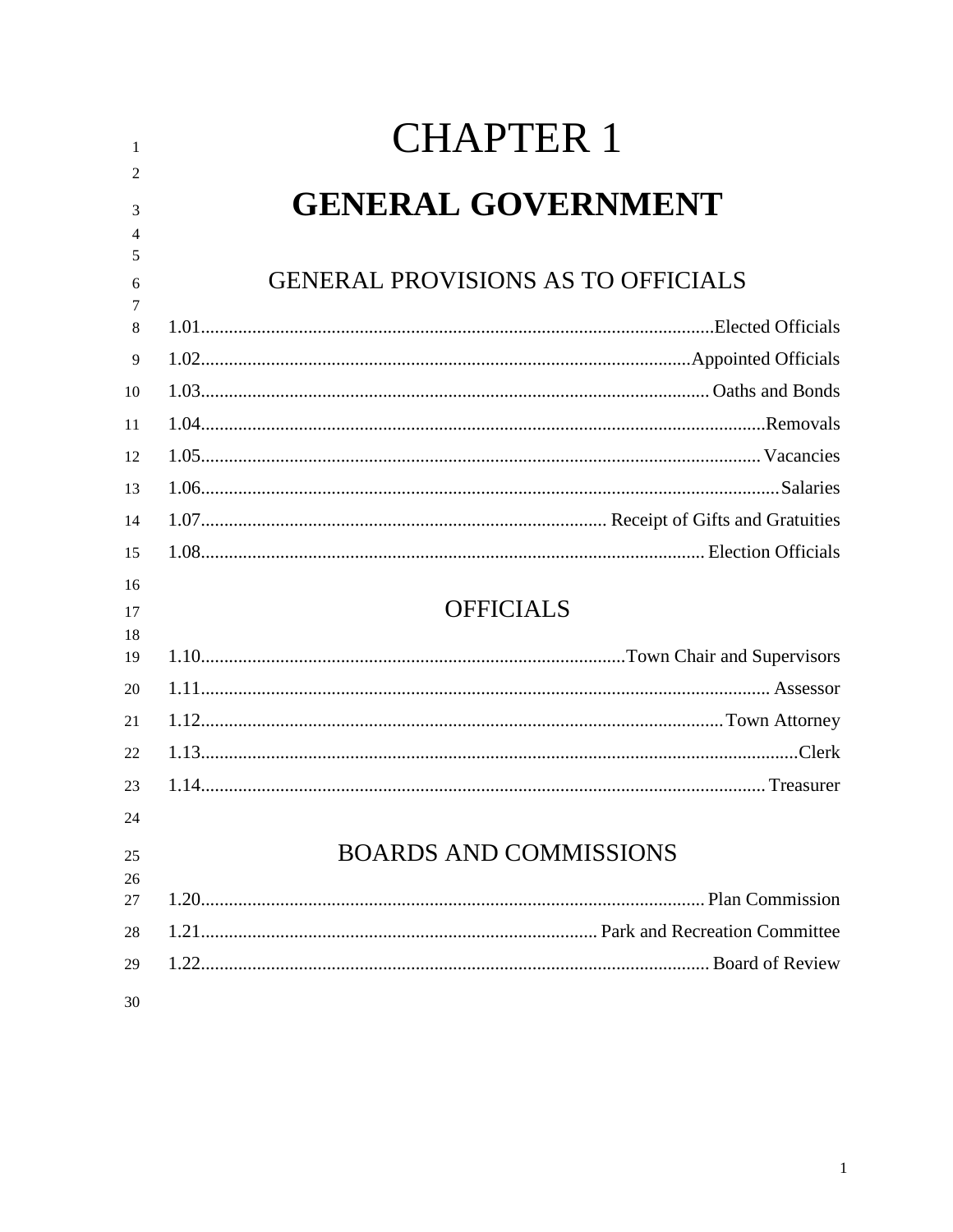31 GENERAL PROVISIONS AS TO OFFICIALS **1.01 ELECTED OFFICIALS.** (1) The Town Board of the Town of River Falls shall consist of five members; The supervisors shall be designated Chair, Supervisor 1, Supervisor 2, Supervisor 3 and Supervisor 4. (2) Supervisors 1 and 2, Clerk, Treasurer and the Chair shall be elected in odd numbered years and supervisors 3 and 4 shall be elected in even numbered years. (3) A quorum of the Town Board shall consist of a majority of its members. **1.02 APPOINTED OFFICIALS.** The following Town officials shall be appointed in the manner and for the term indicated: Official How Appointed Term Animal Control Officer Town Board Indefinite Assessor Town Board Indefinite Attorney Town Board Indefinite Building Inspector Town Board Indefinite Chair Pro Tem Town Board Until the current chair is able to resume their duties Driveway Permit Issuer Town Board Indefinite Zoning Administrator Town Board Indefinite **1.03 OATHS AND BONDS.** Elected and appointed officials shall take and file the official oath within 5 days after notice of their election or appointment and shall execute and file the official bond as required by State Statutes and this General Code. **1.04 REMOVALS.** (1) ELECTED OFFICIALS. Elected officials may be removed by the Town Board as provided in Wis. Stat. §17.13(2), or by the judge of the Circuit Court for cause pursuant to Wis.Stat. §17.13(3), or as provided by Wis. Stat. §17.16.

 (2) APPOINTED OFFICIALS. Appointed officials may be removed as provided in Wis. Stats. §17.13(l) and (3) and 17.16.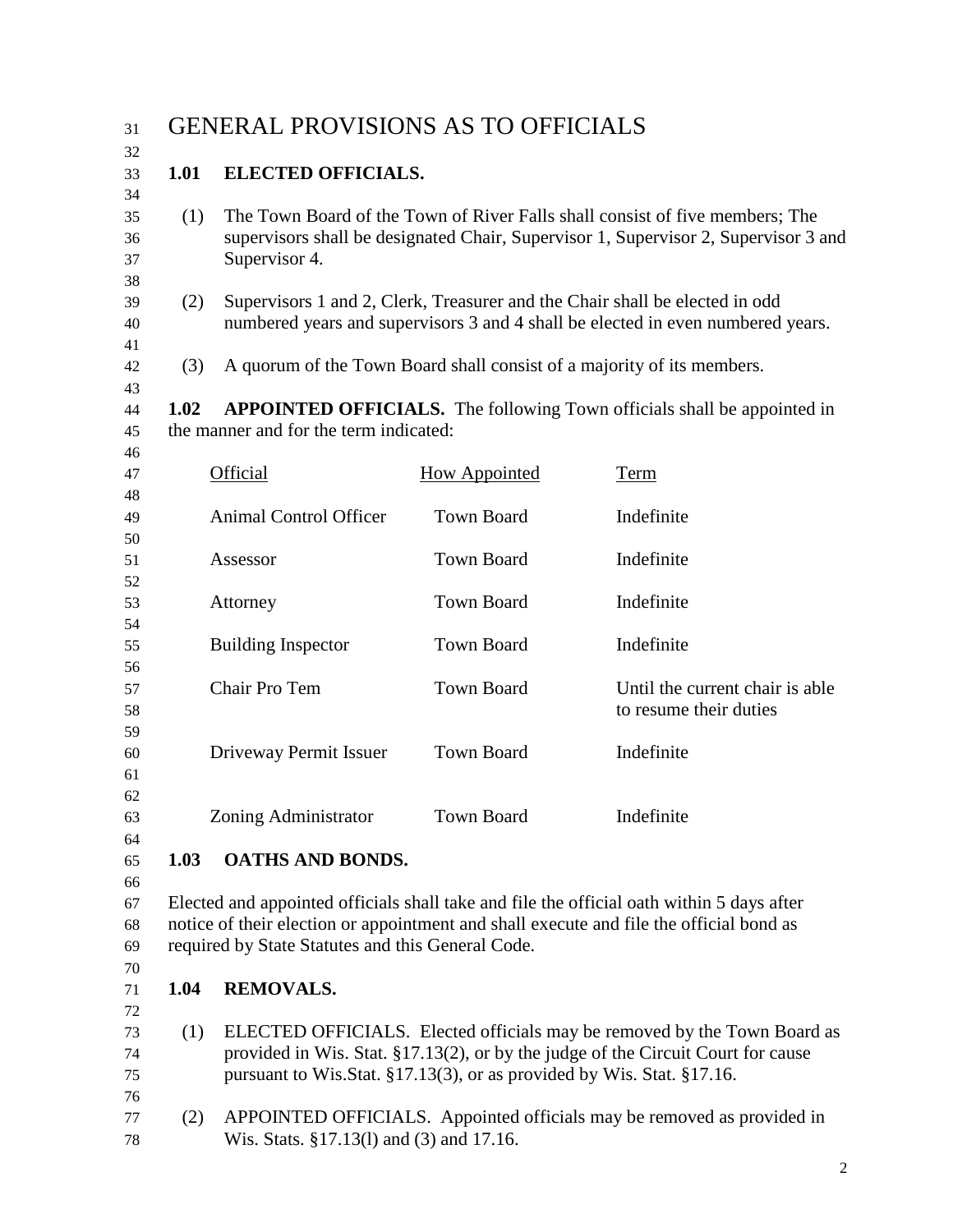| 79  | 1.05 | <b>VACANCIES.</b>                                                                       |
|-----|------|-----------------------------------------------------------------------------------------|
| 80  |      |                                                                                         |
| 81  | (1)  | HOW OCCURRING. Vacancies in elective and appointive positions are caused as             |
| 82  |      | provided in Wis. Stats. §17.03 and 17.035.                                              |
| 83  |      |                                                                                         |
| 84  | (2)  | HOW FILLED. Vacancies in elective and appointive offices shall be filled as             |
|     |      |                                                                                         |
| 85  |      | provided in Wis. Stat. §17.23                                                           |
| 86  |      |                                                                                         |
| 87  | 1.06 | <b>SALARIES.</b>                                                                        |
| 88  |      |                                                                                         |
| 89  |      | The salaries of all elected and appointed officials, including members of boards and    |
| 90  |      | commissions, shall be as determined by the Town Board from time to time. The salary of  |
| 91  |      | the Chair and members of the Board shall not be increased during their terms of office. |
| 92  |      | (See Wis. Stat. §66.0505)                                                               |
| 93  |      |                                                                                         |
| 94  |      | 1.07 RECEIPT OF GIFTS AND GRATUITIES.                                                   |
| 95  |      |                                                                                         |
| 96  | (1)  | RESTRICTED. No Town employee or official shall receive or offer to receive,             |
| 97  |      | either directly or indirectly, any gift or gratuity, financial or otherwise, from any   |
| 98  |      | person who:                                                                             |
| 99  |      |                                                                                         |
| 100 |      | (a) Has or is seeking to obtain contractual or other business or financial              |
| 101 |      | relationships with the Town or Town Board.                                              |
| 102 |      |                                                                                         |
| 103 |      | (b) Conducts operations or activities which are regulated by the Town or Town           |
| 104 |      | Board; or                                                                               |
| 105 |      |                                                                                         |
| 106 |      | (c) Has interests which may be substantially affected by the Town or Town Board.        |
| 107 |      |                                                                                         |
| 108 | (2)  | PENALTY. The receipt of any gift or gratuity, financial or otherwise, as denoted        |
| 109 |      | above is contrary to the public policy of the Town and is punishable as provided in     |
| 110 |      | Wis. Stat. §946.12. Such conduct shall also be punishable under Section 25.04 of        |
| 111 |      | the General Code.                                                                       |
| 112 |      |                                                                                         |
| 113 |      | 1.08 ELECTION OFFICIALS.                                                                |
| 114 |      |                                                                                         |
| 115 | (1)  | Election officials shall be appointed as provided in Wis. Stat. §7.30.                  |
|     |      |                                                                                         |
| 116 |      |                                                                                         |
| 117 | (2)  | The Town Board may select alternate officials, or select two sets of officials to       |
| 118 |      | work at different times on election day.                                                |
| 119 |      |                                                                                         |
| 120 |      | 1.10 TOWN CHAIR AND SUPERVISORS.                                                        |
| 121 |      |                                                                                         |
| 122 | (1)  | ELECTION AND TERM. See Section 1.01 of the General Code.                                |
| 123 |      |                                                                                         |
| 124 | (2)  | AUTHORITY. The Town Board shall have all powers of the Town not specifically            |
| 125 |      | given to some other body or officer. Except as otherwise provided by law, the           |
| 126 |      | Town Board has power over property, finances, highways, streets, utilities and the      |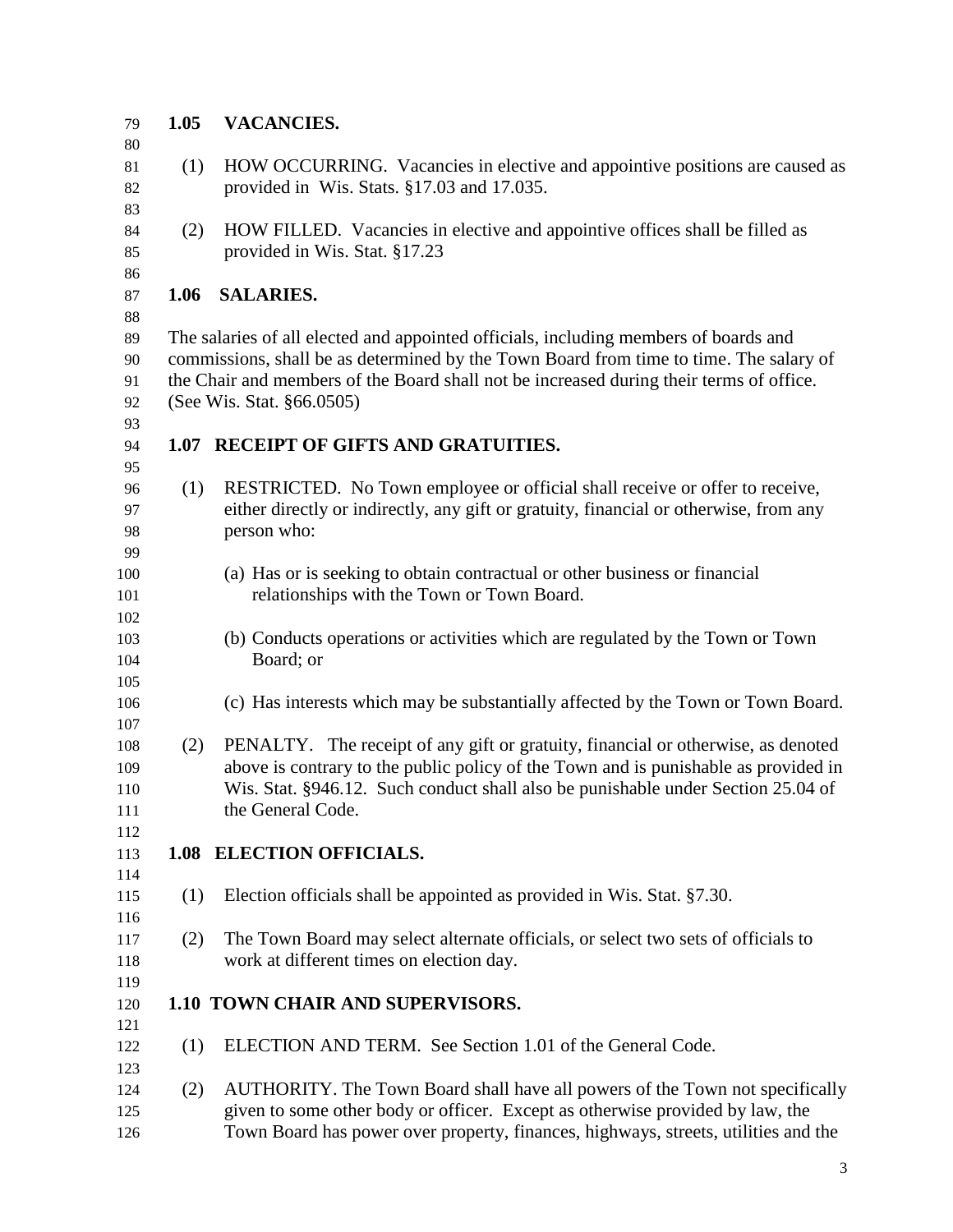| 127 |      | public service; may act for the government and good order of the Town, for its        |
|-----|------|---------------------------------------------------------------------------------------|
| 128 |      | commercial benefit and for the health, safety, welfare and convenience of the         |
| 129 |      | public; and may carry its powers into effect by license, regulations, suppression,    |
| 130 |      | borrowing, taxation, special assessment, appropriation, imposition of forfeitures     |
| 131 |      | and other necessary or convenient means. The Town Board may appoint such              |
| 132 |      | officials from time to time as may be deemed necessary for the benefit of the         |
| 133 |      | community. In addition, the Board shall have the powers enumerated in, Wis.           |
| 134 |      | Stat. §60.22, and may exercise the powers enumerated in, Wis. Stat. §60.23. The       |
| 135 |      | powers hereby conferred shall be in addition to all other grants and shall be limited |
| 136 |      | only by express language.                                                             |
| 137 |      |                                                                                       |
| 138 | (3)  | OTHER PROVISIONS. See also Chapter 2 of the General Code.                             |
| 139 |      |                                                                                       |
| 140 | 1.11 | <b>ASSESSOR.</b>                                                                      |
| 141 |      |                                                                                       |
| 142 | (1)  | APPOINTMENT AND TERM. See Section 1.02 of the General Code.                           |
| 143 |      |                                                                                       |
| 144 | (2)  | POWERS AND DUTIES.                                                                    |
| 145 |      |                                                                                       |
| 146 |      | (a) Applicable Statute. See Wis. Stat. §60.307.                                       |
| 147 |      |                                                                                       |
| 148 |      | (b) Other Duties Prescribed by Law. The assessor shall perform such other duties      |
| 149 |      | as shall be prescribed by State law, supervisory personnel of the State               |
| 150 |      | Department of Revenue and the Town Board, including attendance at all                 |
| 151 |      | meetings of the Board of Review.                                                      |
| 152 |      |                                                                                       |
| 153 | 1.12 | TOWN ATTORNEY.                                                                        |
| 154 |      |                                                                                       |
| 155 | (1)  | APPOINTMENT AND TERM. See Section 1.02 of the General Code.                           |
| 156 |      |                                                                                       |
| 157 | (2)  | POWERS AND DUTIES. The Town Attorney shall perform such duties as                     |
| 158 |      | directed by the Town Board.                                                           |
| 159 |      |                                                                                       |
| 160 |      | 1.13 CLERK.                                                                           |
| 161 |      |                                                                                       |
| 162 | (1)  | ELECTION AND TERM. See Section 1.01(2) of the General Code.                           |
| 163 |      |                                                                                       |
| 164 | (2)  | POWERS AND DUTIES. The Town Clerk shall have such powers and perform                  |
| 165 |      | such duties as prescribed by State law and directed by the Town Board. See Wis.       |
| 166 |      | Stat. §60.33.                                                                         |
| 167 |      |                                                                                       |
| 168 | (3)  | PAYMENT OF ROUTINE BILLS. The Town Clerk is hereby authorized to pay                  |
| 169 |      | employee wages, payroll withholding and health insurance, utility bills and other     |
| 170 |      | bills of routine nature without prior Board approval. All such bills so paid will be  |
| 171 |      | reviewed by the Board at its next regular meeting.                                    |
|     |      |                                                                                       |
|     |      |                                                                                       |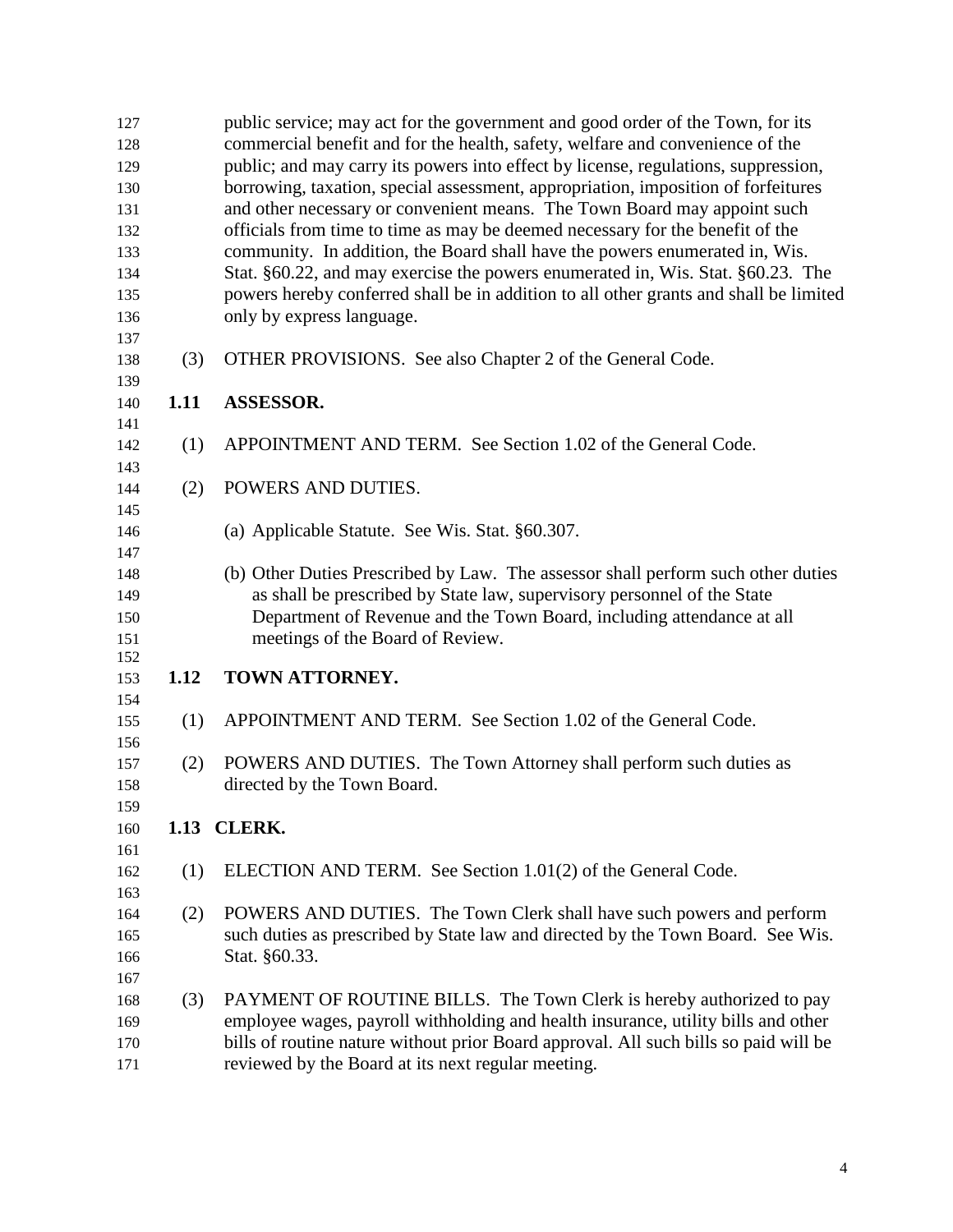## **1.14 TREASURER.**

| 173 |     |                                                                                      |
|-----|-----|--------------------------------------------------------------------------------------|
| 174 | (1) | ELECTION AND TERM. See For election and term information see Section                 |
| 175 |     | $1.01(2)$ of the General Code.                                                       |
| 176 |     |                                                                                      |
| 177 | (2) | POWERS AND DUTIES. The Town Treasurer shall have such powers and                     |
| 178 |     | perform such duties as prescribed by State law and directed by the Town Board.       |
| 179 |     | See Wis. Stat. §60.34. It shall be the duty of the Treasurer to keep, or cause to be |
| 180 |     | kept, accurate and detailed records of the licensing of dogs in the Town of River    |
| 181 |     | Falls and to serve as the municipal dog listing official, pursuant to Wis. Stats.    |
| 182 |     | $$174.06(2)$ and $174.065(1)$ .                                                      |
| 183 |     |                                                                                      |
| 184 |     | <b>1.20 PLAN COMMISSION</b>                                                          |
| 185 |     |                                                                                      |
| 186 | (1) | PURPOSE. This section creates a Town Plan Commission under Wis. Stats.               |
| 187 |     | $§60.10(2)(c)$ , $§60.22(3)$ , $§61.35$ and $§62.23$ and the Town Board hereby does  |
| 188 |     | create a Town Plan Commission.                                                       |
| 189 |     |                                                                                      |
| 190 | (2) | HOW CONSTITUTED. The Plan Commission shall consist of the Town Board                 |
| 191 |     | Chair, who shall be its presiding officer, a supervisor and 5 citizens. Citizen      |
| 192 |     | members shall be persons of recognized experience and qualifications. The            |
| 193 |     | supervisor member shall be elected by a majority vote of the Town Board each         |
| 194 |     | April. Citizen members shall be appointed by the Town Board Chair for 3 year         |
| 195 |     | terms commencing in May of the year of appointment, with Town Board approval.        |
| 196 |     |                                                                                      |
| 197 | (3) | VACANCIES. Vacancies other than ex officio shall be filled by appointment for        |
| 198 |     | the unexpired term in the same manner as original appointments.                      |
| 199 |     |                                                                                      |
| 200 | (4) | ORGANIZATION. The Plan Commission shall elect, by a majority vote, a vice            |
| 201 |     | chair and a secretary, hired or elected, shall keep records of its proceedings       |
| 202 |     | including all actions taken and a copy of the minutes shall be filed with the Town   |
| 203 |     | Clerk. All actions shall require the affirmative vote of a majority of the members   |
| 204 |     | of the Commission.                                                                   |
| 205 |     |                                                                                      |
| 206 | (5) | RULES. The Plan Commission is authorized to adopt rules governing its own            |
| 207 |     | proceedings.                                                                         |
| 208 |     |                                                                                      |
| 209 | (6) | POWERS AND DUTIES. The Plan Commission shall have such powers and                    |
| 210 |     | duties as provided in Wis. Stat. §62.23, and such other powers and duties as the     |
| 211 |     | Town Board may prescribe from time to time. It shall be a function of the Plan       |
| 212 |     | Commission to report its findings concerning subjects under its jurisdiction to the  |
| 213 |     | Town Board. The Town Board shall retain oversight for building permit                |
| 214 |     | applications relating to nonresidential buildings such as churches, schools, lodges  |
| 215 |     | and all light industrial, commercial and ETZ permits.                                |
| 216 |     |                                                                                      |
| 217 | (7) | MEETINGS. If there is business to conduct, the Plan Commission shall meet at the     |
| 218 |     | Town Hall, on the 1st and 3rd Monday of each month, at an hour that is earlier       |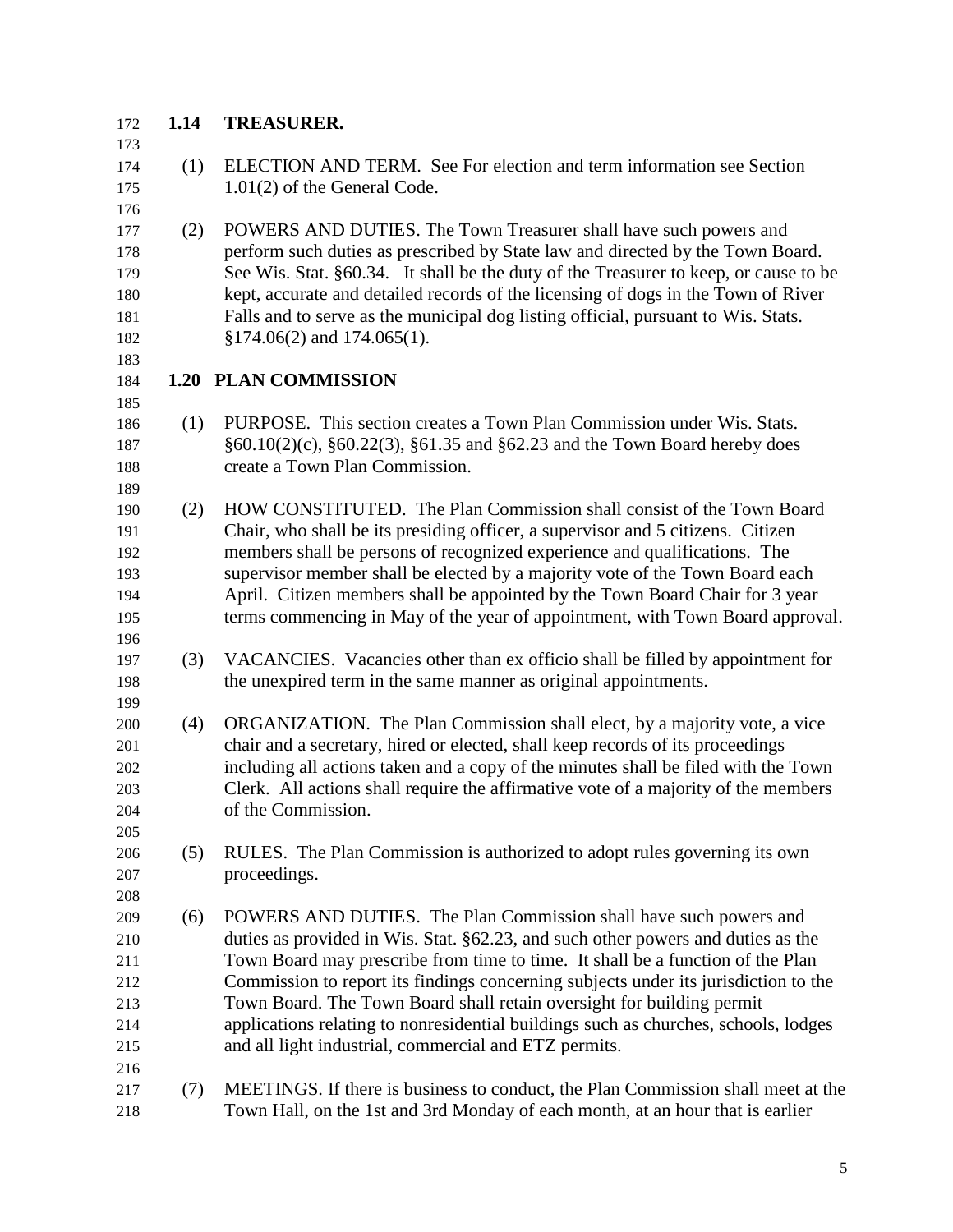| 219<br>220 |     | than the Town Board meeting. From time to time, the Town Board Chair may call<br>additional meetings of the Plan Commission to discuss items. |
|------------|-----|-----------------------------------------------------------------------------------------------------------------------------------------------|
| 221        |     |                                                                                                                                               |
| 222        |     | 1.21 PARK AND RECREATION COMMITTEE.                                                                                                           |
| 223        |     |                                                                                                                                               |
| 224        | (1) | A Park and Recreation Committee is hereby established.                                                                                        |
| 225<br>226 | (2) | The Park and Recreation Committee shall have those duties set forth in Chapter 13                                                             |
| 227        |     | of the General Code and as otherwise directed by the Town Board.                                                                              |
| 228        |     |                                                                                                                                               |
| 229        | (3) | The Park and Recreation Committee shall consist of five members, one of which                                                                 |
| 230        |     | shall be a Town Board member, and the other four of which may be citizen                                                                      |
| 231        |     | members. Members shall be appointed by the Town Chair for three year staggered                                                                |
| 232        |     | terms commencing in May of the year of appointment.                                                                                           |
| 233        |     |                                                                                                                                               |
| 234        |     | 1.22 BOARD OF REVIEW.                                                                                                                         |
| 235        |     |                                                                                                                                               |
| 236        | (1) | This section creates a Town Board of Review under Wis. Stat. §70.46(1),                                                                       |
| 237        |     | consisting of Town Board members and the Town Clerk.                                                                                          |
| 238        |     |                                                                                                                                               |
| 239        | (2) | ALTERNATES. Pursuant to Wis. Stats. $\S70.47(6)(m)(c)$ and $\S70.46(1)$ , the Town                                                            |
| 240        |     | Board may from time to time appoint by resolution alternates to serve on the Board                                                            |
| 241        |     | of Review in the event a standing member of the Board of Review is removed or                                                                 |
| 242        |     | unable to serve. Alternates appointed shall serve in the order specified in the                                                               |
| 243        |     | resolution naming said alternates.                                                                                                            |
| 244<br>245 | (3) | CONFIDENTIALITY.                                                                                                                              |
| 246        |     |                                                                                                                                               |
| 247        |     | (a) Wis. Stat. $\S 70.47(7)$ is hereby adopted by reference. Income and expense                                                               |
| 248        |     | information furnished to an assessor by a property owner for the purpose of                                                                   |
| 249        |     | establishing valuation of property for assessment purposes by the income                                                                      |
| 250        |     | method of valuation, shall be confidential and shall not be a public record open                                                              |
| 251        |     | to inspection or copying under Wis. Stat. §19.35(1).                                                                                          |
| 252        |     |                                                                                                                                               |
| 253        |     | (b) Exceptions to Nondisclosure. An assessor or other officer having possession of                                                            |
| 254        |     | such information may make disclosure of same under the following                                                                              |
| 255        |     | circumstances:                                                                                                                                |
| 256        |     |                                                                                                                                               |
| 257        |     | 1. The assessor has access to such information in the performance of his/her                                                                  |
| 258        |     | duties;                                                                                                                                       |
| 259        |     |                                                                                                                                               |
| 260        |     | 2. The Board of Review may review such information when needed, in its                                                                        |
| 261        |     | opinion, to review a contested assessment;                                                                                                    |
| 262<br>263 |     | 3. Another person or body has the right to review such information due to the                                                                 |
| 264        |     | intimate relationship to the duties of an office or as set by law;                                                                            |
| 265        |     |                                                                                                                                               |
| 266        |     | The assessor or officer is complying with a Court Order;<br>4.                                                                                |
|            |     |                                                                                                                                               |